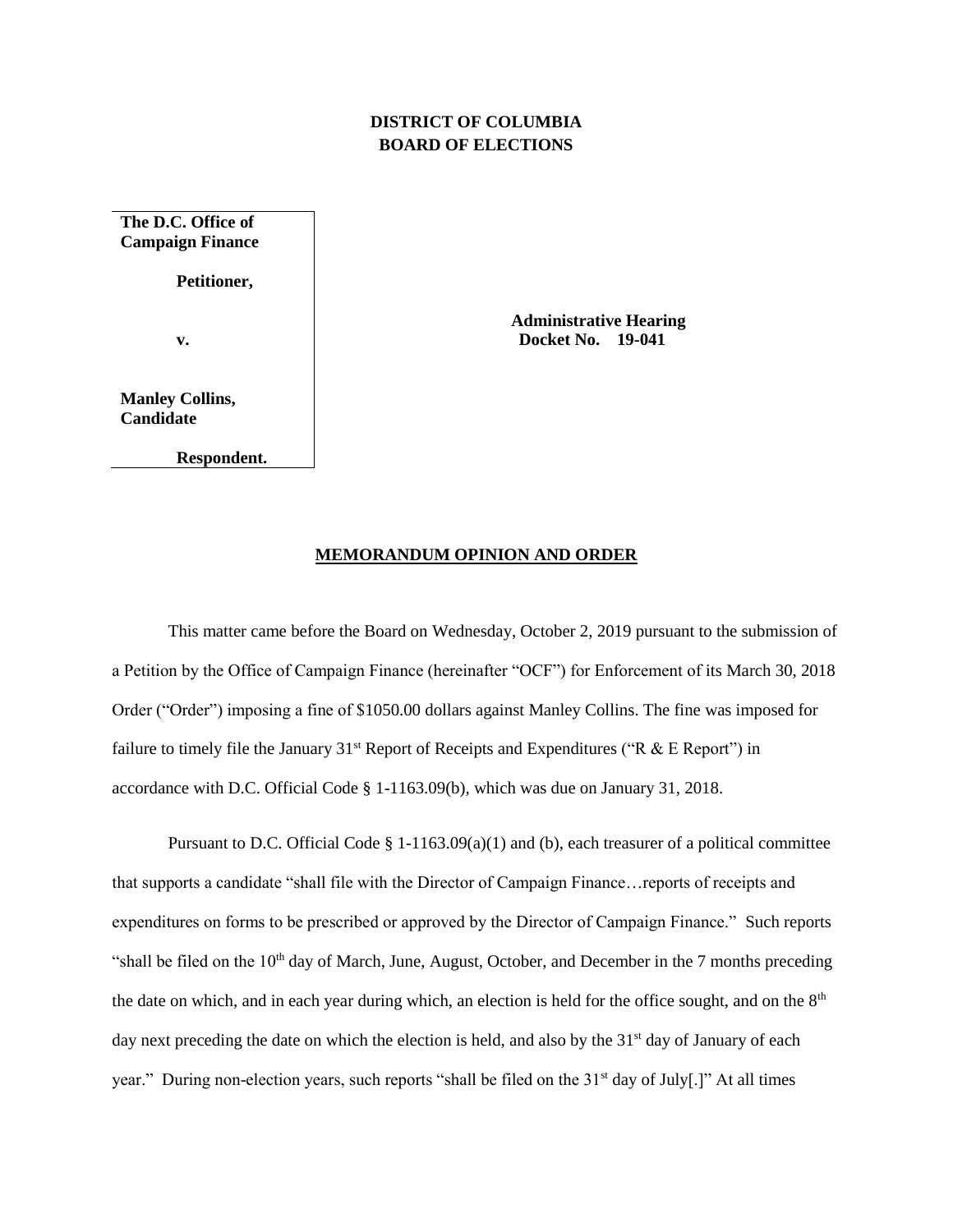pertinent hereto, Respondent was required to file by the required due date. Respondent failed to timely file the January  $31^{st}$  R & E Report by January 31, 2018.

Pursuant to 3 DCMR §§3709.3 and 3709.4, OCF issued to the Respondent a Notice of Hearing, Statement of Violations, and Order of Appearance ("Notice of Hearing") dated February 9, 2018 and February 26 2018, ordering him to appear at an informal hearing on February 20, 2018 and March 13, 2018, and show cause why he should not be found in violation of the D.C. Campaign Finance Act of 2011, as amended by D.C. Official Code § 1-1163.01 *et seq.*, and fined accordingly. Pursuant to 3 DCMR § 3709.4(f), the Notice of Hearing was served by regular mail on February 9, 2018 and February 26 2018. The Respondent did not appear at either of those hearings; however, he did file the January 31<sup>st</sup> R & E Report on February 22, 2018.

The penalty established by 3 DCMR §§ 3711.1(b) and 3711.2(f) for failure to file the January 31<sup>st</sup> R & E Report required by D.C. Official Code § 1-1163.09(b) is a fine of \$50 per day for each business day subsequent to the due date. In accordance with D.C. Official Code § 1-1163.35(a)(3) and 3 DCMR § 3711.5, Respondent may be fined a maximum of \$4,000 for failing to timely file an R  $\&$  E Report. Under 3 DCMR § 3711.8, for good cause shown, the Director of Campaign Finance may modify, rescind, dismiss, or suspend any fine. On the basis of the record and the recommendation of the Hearing Officer, the Director issued the Order imposing a fine of \$1050.00 dollars for failure to timely file the January  $31<sup>st</sup>$ R & E Report, in accordance with D.C. Official Code § 1-1163.09(b). Because the Respondent did not seek review of the penalty with the Board of Elections pursuant to 3 DCMR § 3709.11, the fine of \$1050.00 became effective on April 20, 2018, the 16<sup>th</sup> business day following the issuance of the Order of the Director, pursuant to 3 DCMR §§ 3711.6 and 3711.7. Pursuant to 3 DCMR §§ 3711.6 and 3711.9, the deadline for payment of the fine imposed was May 3, 2018, which was the  $10<sup>th</sup>$  business day after the effective date of the issuance of the Order. To date, the Respondent has failed to pay the fine imposed by the Order.

2